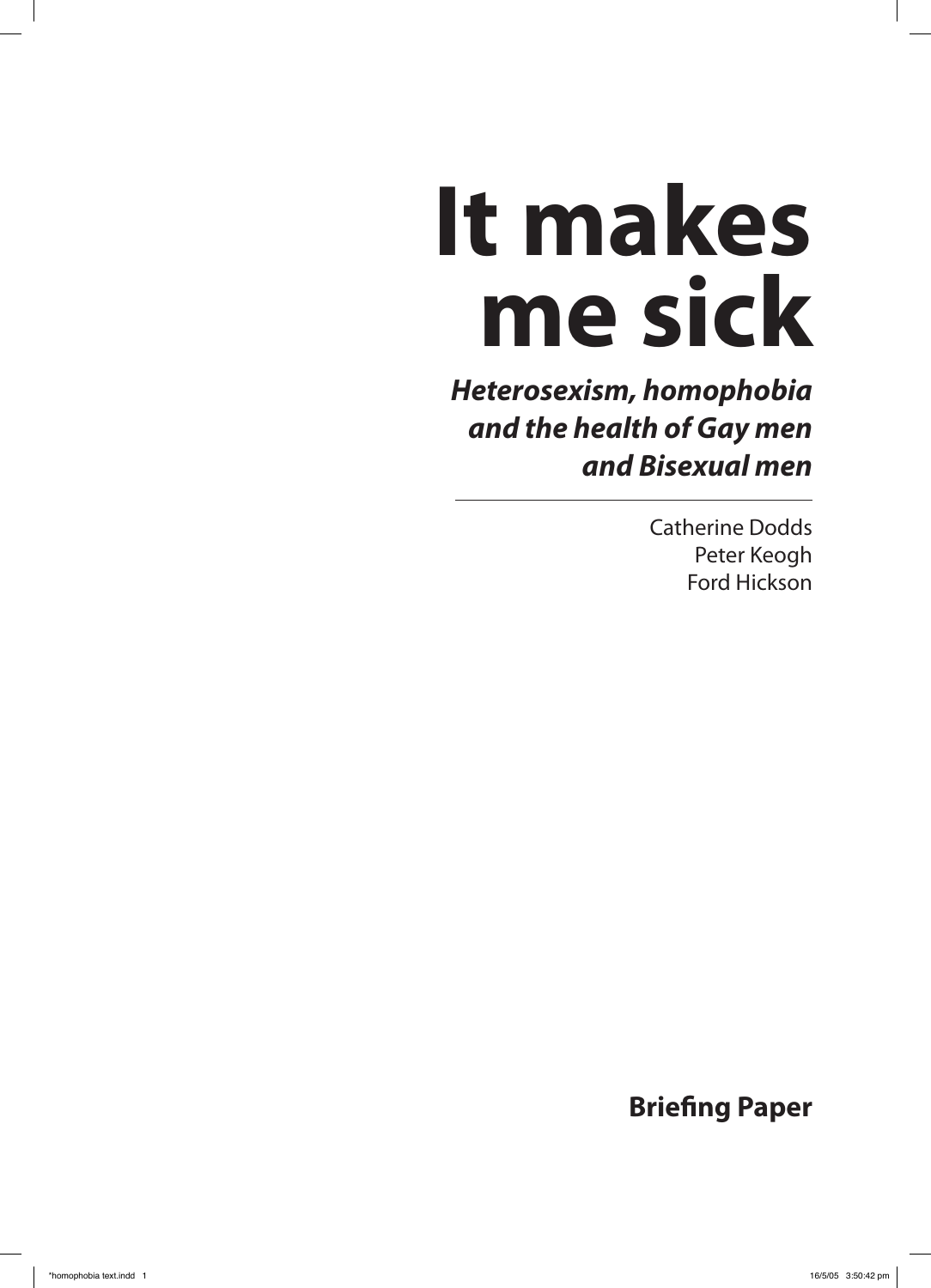# **Preface**

This Briefing Paper is part of an on-going series that forms one strand of the research and development programme supporting CHAPS, the national HIV prevention programme for Gay men, Bisexual men and other homosexually active men. It is intended to explore the issue of homophobia, heterosexism, health and HIV risk among Gay men and Bisexual men. The topic was chosen by CHAPS partners as an area of interest to their organisations and others engaged in HIV prevention and sexual health promotion.

The intended audience for this paper includes HIV prevention and sexual health promotion practitioners, policy makers, health service commissioners and researchers, especially those concerned with sex between men.

Thanks as usual to Will Nutland of Terrence Higgins Trust for his feedback on earlier drafts of this paper.

> **Catherine Dodds** Research Fellow



**www.sigmaresearch.org.uk**

This report is available to download at: www.sigmaresearch.org.uk/downloads/report05a.pdf

Published by Sigma Research © May 2005 ISBN: 1 872956 79 3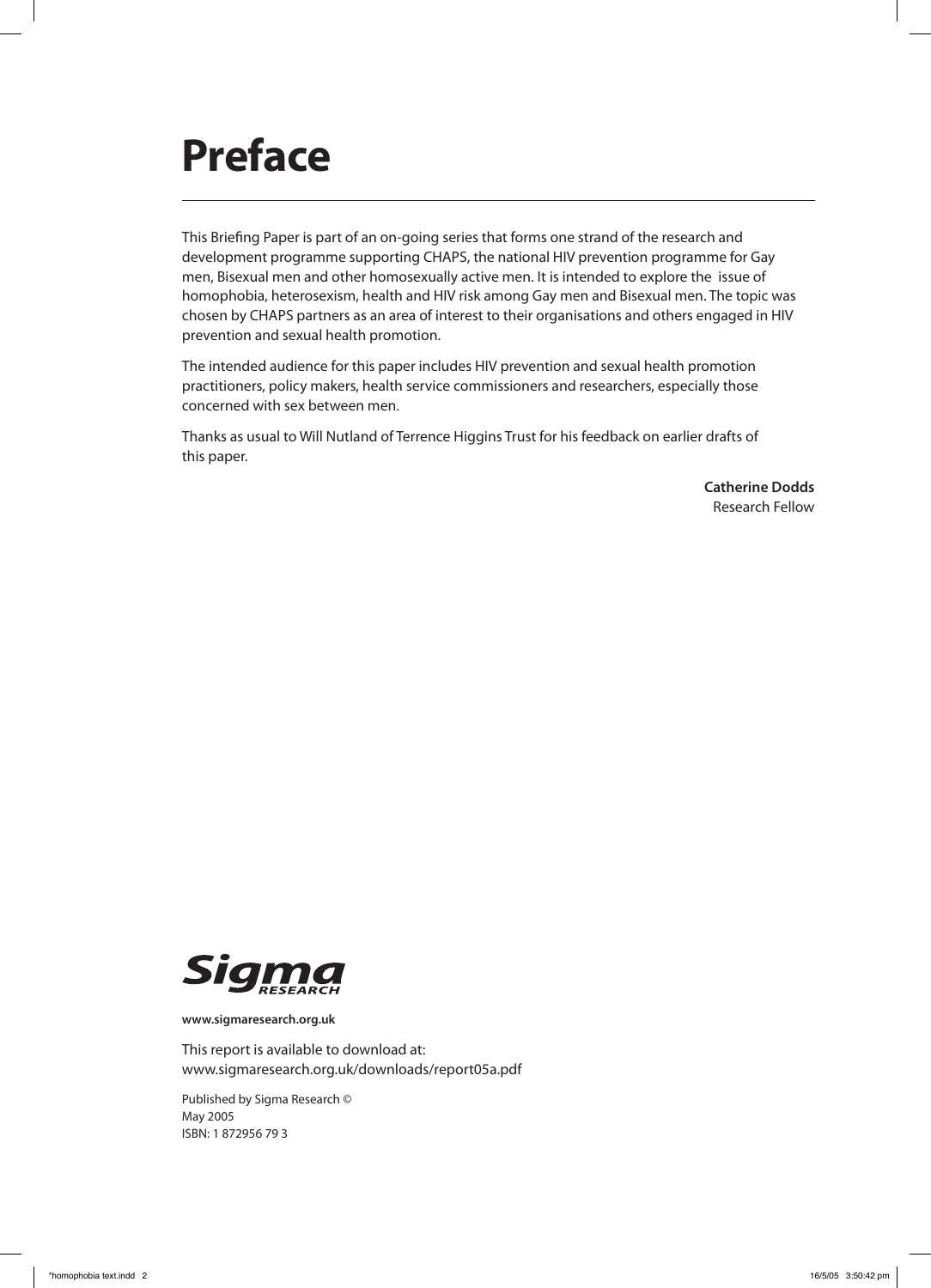# **Contents**

| 1              | Health, heterosexism and homophobia                                 | 1                 |
|----------------|---------------------------------------------------------------------|-------------------|
| 1.1            | Background                                                          | 1                 |
| 1.2            | Researching health, heterosexism and homophobia                     | 1                 |
| 1.3            | Heterosexism and homophobia                                         | $\overline{2}$    |
| 1.4            | The 'problem' of internalised homophobia                            | 3                 |
| 1.5            | Limitations of research into health, heterosexism and homophobia    | $\overline{4}$    |
| $\overline{2}$ | Research on the scale and experience of heterosexism and homophobia | 6                 |
| 2.1            | Heterosexism / homophobia in all social settings                    | 6                 |
| 2.2            | Heterosexism / homophobia and young people (bullying)               | $\overline{7}$    |
| 2.3            | Homophobia and access to health care                                | $\overline{7}$    |
| 3              | Research into the effects of heterosexism / homophobia on health    | 9                 |
| 3.1            | Mental health, suicide and substance use                            | 9                 |
| 4              | <b>Discussion</b>                                                   | $12 \overline{ }$ |
| 4.1            | An integrated approach to tackling heterosexism and homophobia      | 13                |
|                | <b>References</b>                                                   | 14                |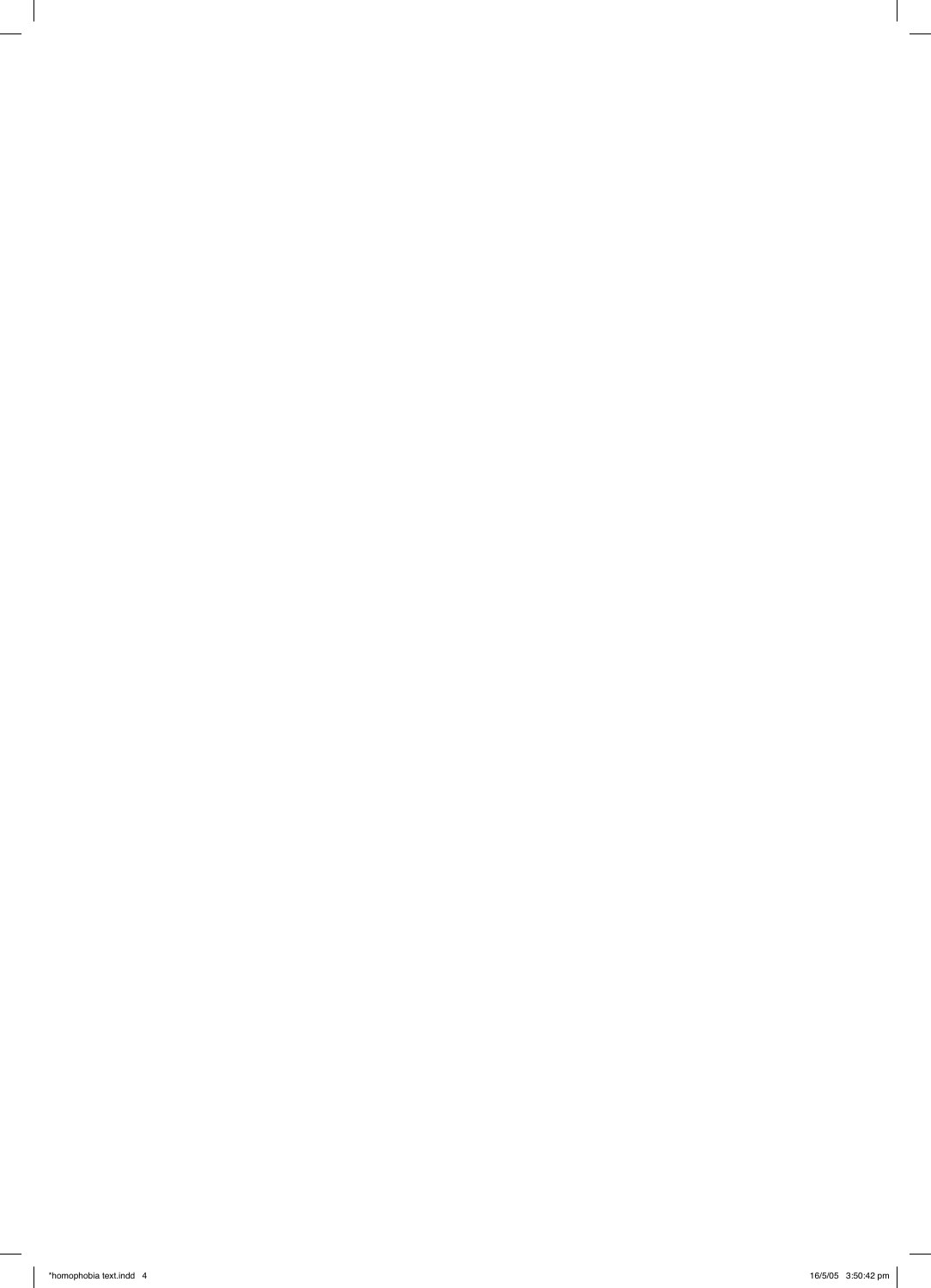### **Health, heterosexism and homophobia** 1

### **1.1 BACKGROUND**

The third edition of Making it Count [MiC III] (Hickson et al. 2003a) develops our collective approach to HIV prevention for homosexually active men by placing greater emphasis on the social contexts and structural factors contributing to HIV exposure and transmission. It argues that the health and well-being of Gay men and Bisexual men is compromised by pervasive social discrimination. It prioritises tackling homophobic and heterosexist practices at personal, institutional and structural levels and describes the roles of individuals, communities, services and policy makers in doing so. In this way, it forges a link between the HIV prevention needs of individuals, social inequality and their broader health.

This paper explores the relationship between heterosexism, homophobia, social inequality and the health of homosexually active men. This section critically examines our current understandings of terms such as homophobia and heterosexism, highlighting theoretical and practical difficulties. Section 2 examines research on inequalities and discrimination within a range of settings. Section 3 considers research evidence for linking discrimination to reduced health outcomes among homosexually active men. Finally, Section 4 discusses the ways in which limitations in our understanding in this area give rise to a narrow set of health promotion interventions.

### **1.2 RESEARCHING HEALTH, HETEROSEXISM AND HOMOPHOBIA**

In order to understand the relationship between inequality and health, we must focus not only on socio-economic factors such as poverty, class, unemployment etc. (Townsend & Davidson 1982; Acheson 1998) but also on individual factors such as personal isolation and stigmatisation.

> **As social beings, we need not only good material conditions but, from early childhood onwards, we need to feel valued and appreciated. Wilkinson and Marmot 2003: 9**

Adverse health outcomes caused by socio-economic factors can be reduced or increased depending on the strength and nature of social support and social networks (White & Cant 2003). Such networks have the capacity to counter exclusion, discrimination and victimisation which contribute to increased morbidity and mortality in a range of populations (Wilkinson & Marmot 2003).

If we assume homosexuality is randomly distributed amongst the population, we must also assume that men with homosexual desires and practices suffer from the same levels of socio-economic inequality as all other people. That is, there are homosexually active men in all classes, all income groups and all ethnic groups in the UK. The question with regard to such men is, to what extent does a Gay or Bisexual identity exacerbate or ameliorate pre-existing inequalities that have an adverse effect on health? Does a Gay or Bisexual identity have the capacity to increase inequality and hence ill-health or can it have the opposite effect of reducing inequality and ill-health?

In order to address this question, it is necessary to examine the concepts of heterosexism and homophobia as they are currently understood.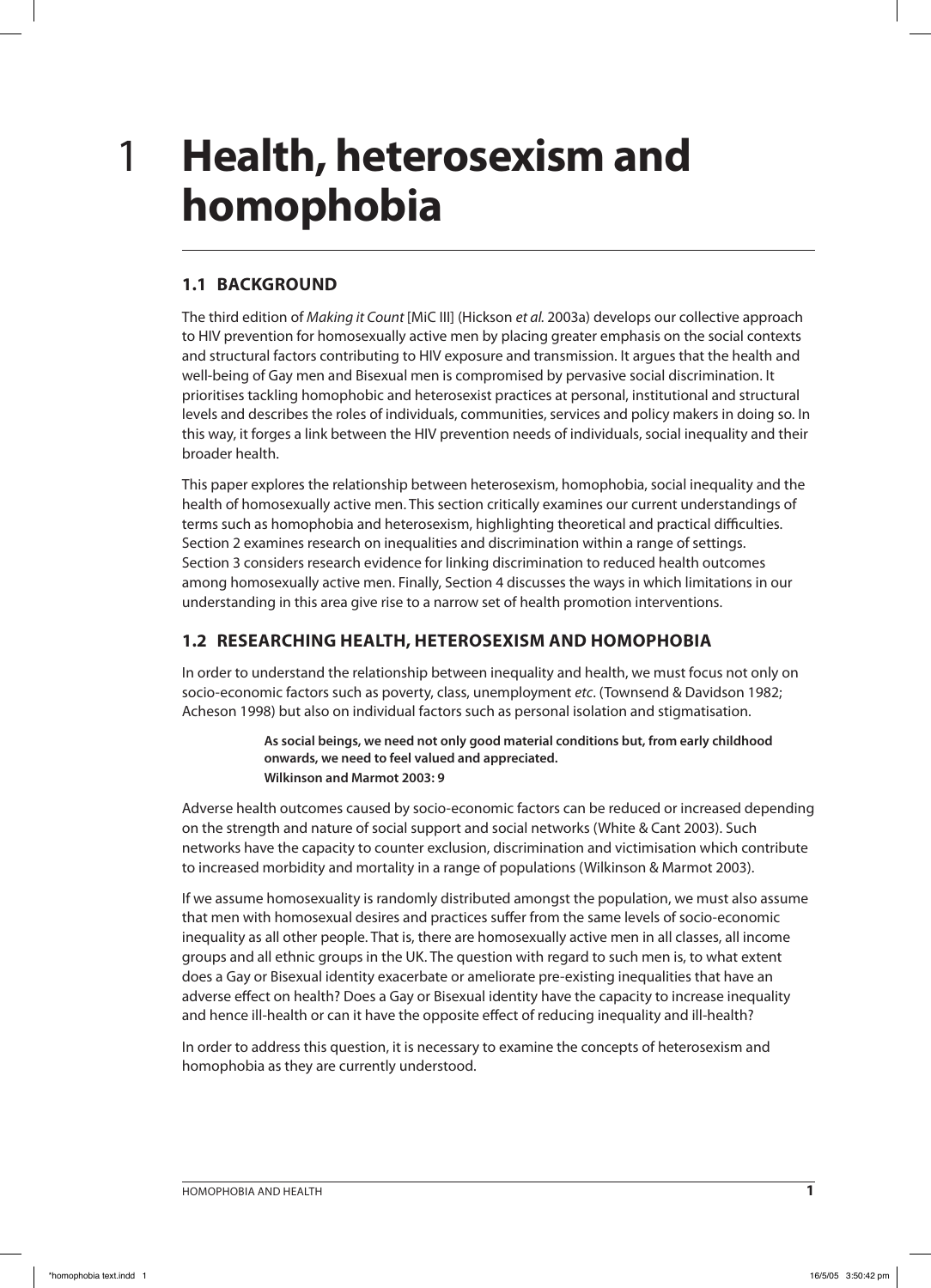### **1.3 HETEROSEXISM AND HOMOPHOBIA**

Heterosexism has been defined as 'the widespread social assumption that heterosexuality may be taken for granted as normal, natural and right' (Wilton 1999: 156). That is, heterosexism describes the processes whereby heterosexual norms and behaviours are maintained as the dominant way of understanding the world. The maintenance of heterosexism is integral to the fabric of industrialised capitalist societies that utilise heterosexual family units as a primary means of ensuring economic and social stability (Wilton 1999). Government as well as church and civil institutions are generally oriented towards supporting heterosexism. The outcome of such structural heterosexism is the widespread practice of simply presuming that everyone is heterosexual (Douglas Scott et al. 2004: 31). Therefore, heterosexism is all-pervasive and operates on all levels, from the law (placing legal restrictions on the contexts of homosexual sex) to Government policy (restricting civil union to heterosexual couples) to the workplace (restricting pension provision to 'married' spouses only) to health and social care settings (hospitals with narrowly defined next-of-kin visiting rights) to the family (a grandmother asking her grandson if he has found a nice young woman yet).

Heterosexism is all around us, all the time. It is a successful means of reinforcing the boundaries between what is deemed by the majority to be acceptable, and what is not (Steinberg et al. 1997). Thus homosexuality is constructed as 'alien' to normal ways of being, and by extension, as a threat to social, economic and cultural stability. This, in turn, fosters the development of the anti-Gay feeling in groups and individuals, which can be considered as homophobia. Homophobia has been variously described as individual fear and dislike directed toward Lesbians and Gay men (Wilton 1999: 156), or as an anti-Gay sentiment that reinforces negative stereotypes (Bernstein 2004: 42). Others have also described the actions that are likely to follow from such attitudes.

#### **Homophobia: An irrational fear and dislike of lesbian, gay and bisexual people, which can lead to hatred resulting in verbal and physical attacks and abuse. Douglas Scott et al. 2004: 31**

The term homophobia came into use in the early 1970s, most popularly in Weinberg's (1972) Society and the healthy homosexual. Herek (2004) points to the vital role that this term played in the emergent Gay and Lesbian liberation movement. He describes Weinberg's conceptualisation of homophobia as providing an important step forward for both scholars and activists, as it located the 'problem' of homosexuality not among Gay men and Lesbians themselves, but with the intolerance that was endemic within heterosexual (or 'mainstream') culture. Such an approach turned traditional thinking about homosexuality on its head, at the same time giving those pressing for civil rights and social change a means of describing the impact of the oppressive social environments in which they lived (Herek 2004: 7-8).

Heterosexism and homophobia can be considered different aspects of the same phenomena: discrimination against Lesbian, Gay, Bisexual and Transgendered (LGBT) people. Heterosexism can be thought of as the social or structural manifestation of discrimination against LGBT people. It is one way in which society keeps LGBT people powerless (laws, policies, social norms etc). Homophobia on the other hand can be thought of as the individual or psychological manifestation of discrimination against LGBT people. That is, it is the anti-Gay actions and thoughts of an individual. These might manifest in personal discrimination (an individual not hiring a Gay candidate for a job) or abuse (either verbal or physical). As homophobia has come to be understood as intrinsically psychological, some have gone further to designate it as a class of psychological disorder. That homophobia is often deemed to be an 'irrational' fear of homosexuality, similar to claustrophobia, attests to this construction.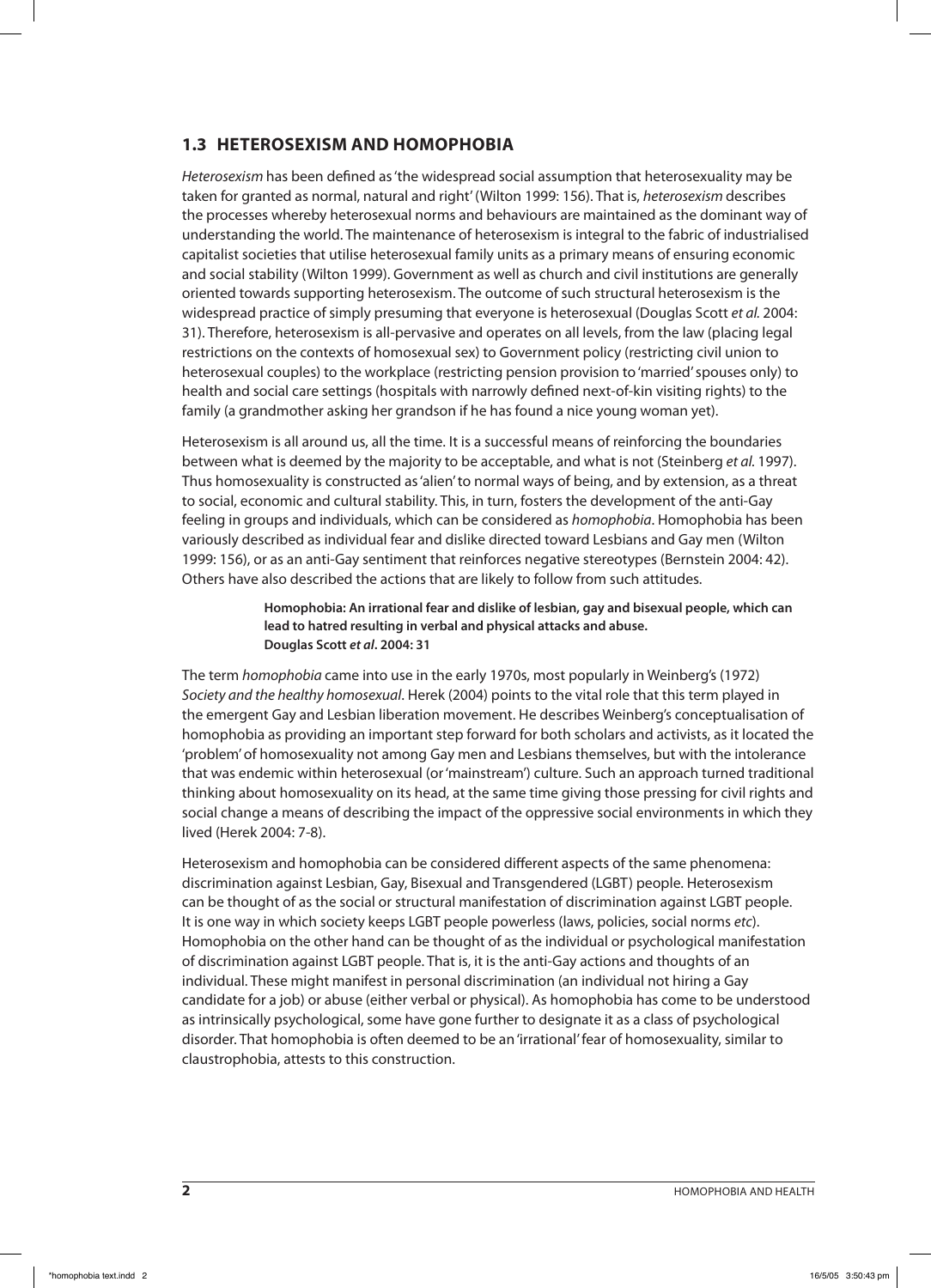### **1.4 THE 'PROBLEM' OF INTERNALISED HOMOPHOBIA**

The 'psychologisation' of homophobia took a further turn with the development of the concept of 'internalised homophobia'. This asserts that LGBT people acculturated within a heterosexist society will adopt negative attitudes toward their own sexuality, with often harmful results. Psychopathologies associated with homosexuality (such as mental health morbidity and substance use) come to be re-defined as symptoms of 'internalised homophobia'. Thus, a neat diagnostic or aetiological category is created for all LGBT people's ills. However, there are several theoretical, political and practical problems with the concept of internalised homophobia (Bergeron & Senn 2003, Heubner et al. 2002).

For all of its use in popular and therapeutic parlance, there is little rigorous evidence as to internalised homophobia's precise foundations and effects (Williamson 2000: 98). For instance, when comparing different scales that have been used as scoring mechanisms for internalised homophobia, Williamson has found low levels of internal reliability, and in some studies no relationship has been found between variables included in the "scale" (Williamson 2000: 98). He questions the feasibility of developing psychometrically robust measures which would contribute to generalisable findings on internalised homophobia.

Others have criticised the concept of internalised homophobia as maintaining the locus of the problem of homosexuality within the individual rather than insisting that the problem lies with society (Kitzinger 1997). In other words, the individual LGBT person is defined as 'sick' rather than the society that surrounds them. Although the term homophobia originated from the desire to attribute anti-Gay hostility to a dysfunctional society, the term has since been subsumed within a popular construction that locates the problem within the dysfunctional homosexual individual.

> **Instead of going to heterosexual therapists to be cured of our homosexuality, now Lesbians and Gay men are supposed to seek out Lesbian and Gay therapists to be cured of internalised homophobia.**

**Kitzinger 1997: 211**

The final problem with the predominance of the notion of internalised homophobia is the nature of the remedial interventions it recommends. That is, these tend to be psychological and deal with the individual rather than dealing with the broader social causes of heterosexism. Although psychological interventions are appropriate, they are dealing only with the effects or symptoms rather than the cause.

Much of the research we review below is informed by this highly reductionist, individualist and psychologised notion of discrimination against LGBT people. Authors have pointed out this limitation (Bernstein 2004) calling for more sociological analysis of the relationship between heterosexism, homophobia and health. Indeed, some researchers working recently in the UK have pointed out that health and psychological morbidity among the Lesbian, Gay and Bisexual (LGB) people they studied 'would seem to have less to do with confusion about sexuality than confusion about how to express it openly in society' (King et al. 2003b: 557).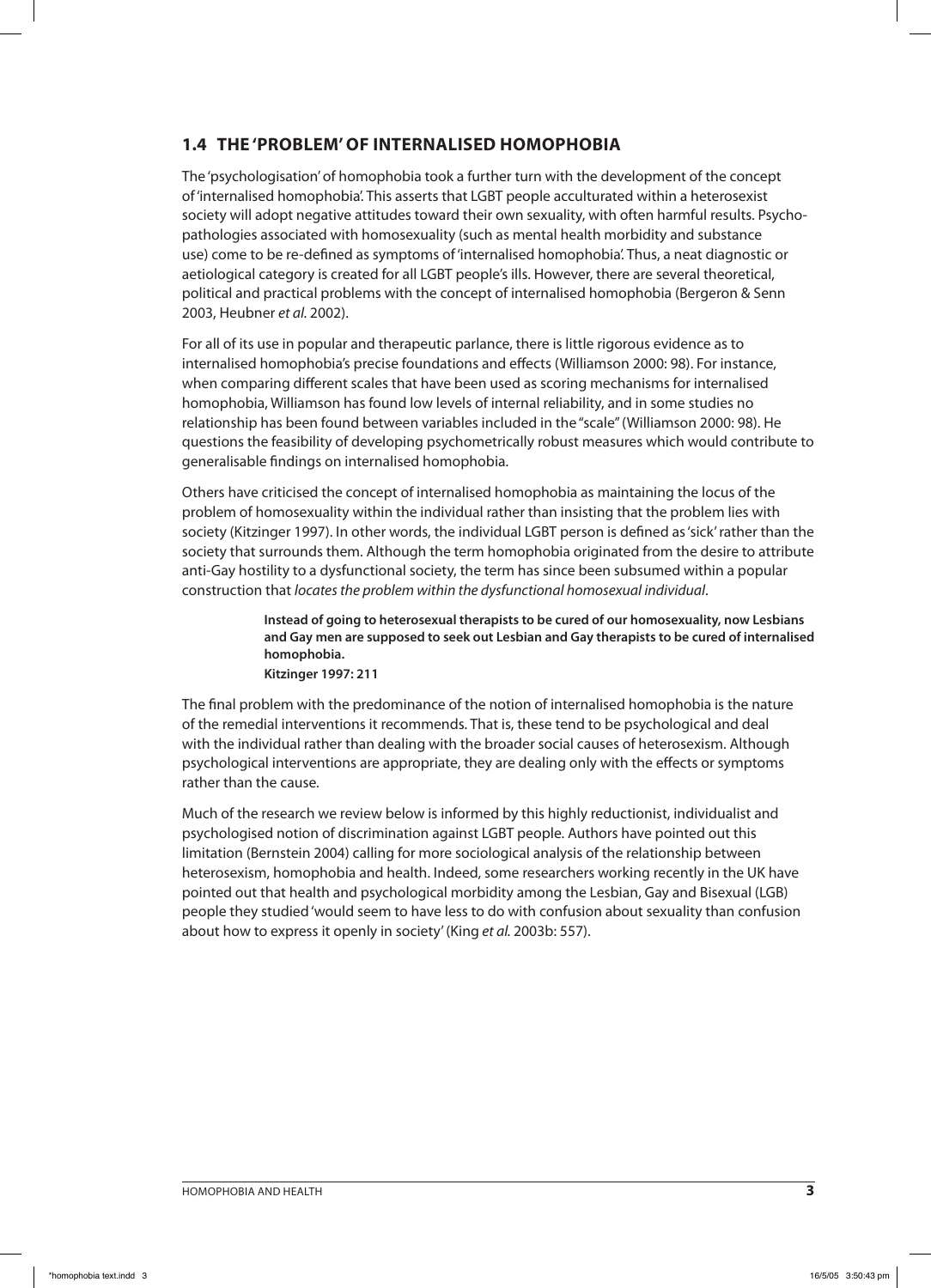### **1.5 LIMITATIONS OF RESEARCH INTO HEALTH, HETEROSEXISM AND HOMOPHOBIA**

Before examining the research literature in this area, it's worth considering its limitations. There are two problematic areas. The first is sampling. The second concerns interpreting the precise nature of the relationship between heterosexism, homophobia and health morbidity.

Most research which compares experiences and outcomes across comparative samples relies on the ability and willingness of individuals within those samples to take part in research. As such, it is difficult to assess how many homosexually active men refrain from identifying as Gay, or from participating in research relating to sexuality due to their concerns about the homophobic repercussions that could arise from doing so. These self-selection biases mean that developing a clear picture of the true impact of discrimination is all but impossible. Existing behavioural and health needs assessments can provide a great deal of information about men who are willing to identify themselves as homosexually active (and to participate in research), but nothing about those who do not openly make such identification.

On a population level, research repeatedly identifies both elevated levels of ill-health among LGBT people and the existence of heterosexism and homophobia. Although many researchers assume a link between the two when interpreting their findings (Garofalo et al.1998, D'Augelli & Grossman 2001, Stall et al. 2001, Cochran et al. 2003, 2004) few have set out to determine the specific nature of the relationship between individual experiences of victimisation and health outcomes. For our present purposes, we have identified two possible ways of attempting to establish this link: causative and interpretive.

A causative link is the hardest to demonstrate. Here research must show that ill-health is directly caused by homophobia either in the case of an individual or in a population. For an individual this is not so hard. For example, through qualitative interview we may demonstrate that an acute homophobic incident (for example a queer bashing) or of ongoing discrimination (harassment at work) led, in an individual case to psychological and perhaps physical disorders. On a population level, this is much harder. We can establish correlation between homophobia experienced and ill-health and with larger sample sizes, even map demographic variation in the levels of both homophobia and ill-health in a population of Gay men and Bisexual men. However, such correlation does not prove causation. This is a limitation of the capacity of research rather than an indication that such a link does not exist. If we are to insist on a causative link, the assumptions of researchers are far from adequate and attempting to provide definitive evidence for the specific causes of ill-health and increased risk-taking at an individual level can be highly problematic (Morrison & L'Heureux 2001: 41).

This brings us to the notion of an interpretive link. This is an easier and more useful way of understanding the relationship between heterosexism, homophobia and health. In this case, we interpret the available evidence as an indication of a causative link between heterosexism, homophobia and ill-health. If we are to accept that there is insufficient evidence to convince us of a causative link, interpretive differences come into play and the relationship becomes more politically imbued. We might say that heterosexism and homophobia are one among a range of factors contributing to increased health morbidity among LGBT populations. On the other hand, we may make a more political assertion that homophobia and heterosexism are by far the most significant factors affecting the health of LGBT populations. Different researchers and health promoters tend to interpret the nature and significance of this link in different ways. For example, recent research has been conducted with the express purpose of highlighting this link in order to galvanize Government and community commitment to combatting homophobia and heterosexism (Douglas Scott et al. 2004, see also Ryan & Chervin 2000 for a Canadian perspective).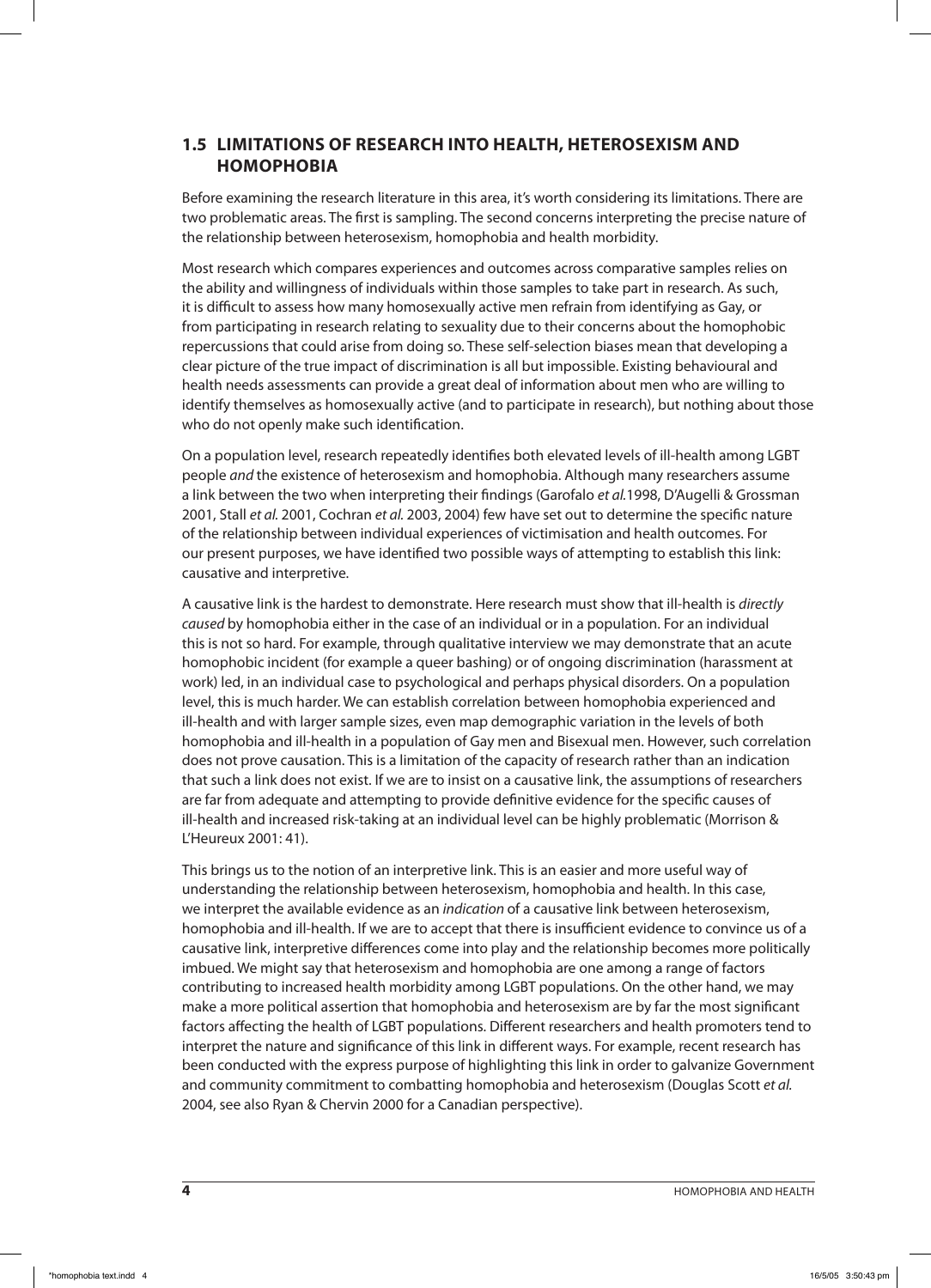One of the more useful ways of interpreting the relationship between heterosexism, homophobia and LGBT health is that of minority stress. Originating from both social and psychological theory, this approach focuses on the ongoing and pervasive effects of negative social attitudes on stigmatised individuals and populations from a holistic perspective (Meyer 1995). A significant proportion of LGBT people maintain an ongoing vigilance about their self-presentation, due to concerns about the potential negative outcomes of disclosure. For example, 42% of Gay men (and 48% of Lesbians) in the UK agreed with the statement I have avoided same-sex affection in public because of fear of the consequences" (Sigma Research, Lesbian & Gay Foundation and National AIDS Trust 2000). Those who take the minority stress approach argue that careful management of disclosure and nondisclosure generates a pervasive series of stressors that can have a deleterious effect on mental as well as physical health over the life-course (Meyer 1995). This theoretical approach provides a useful means of critiquing overly-simplistic and intuitive approaches to evidence-gathering and research in this area.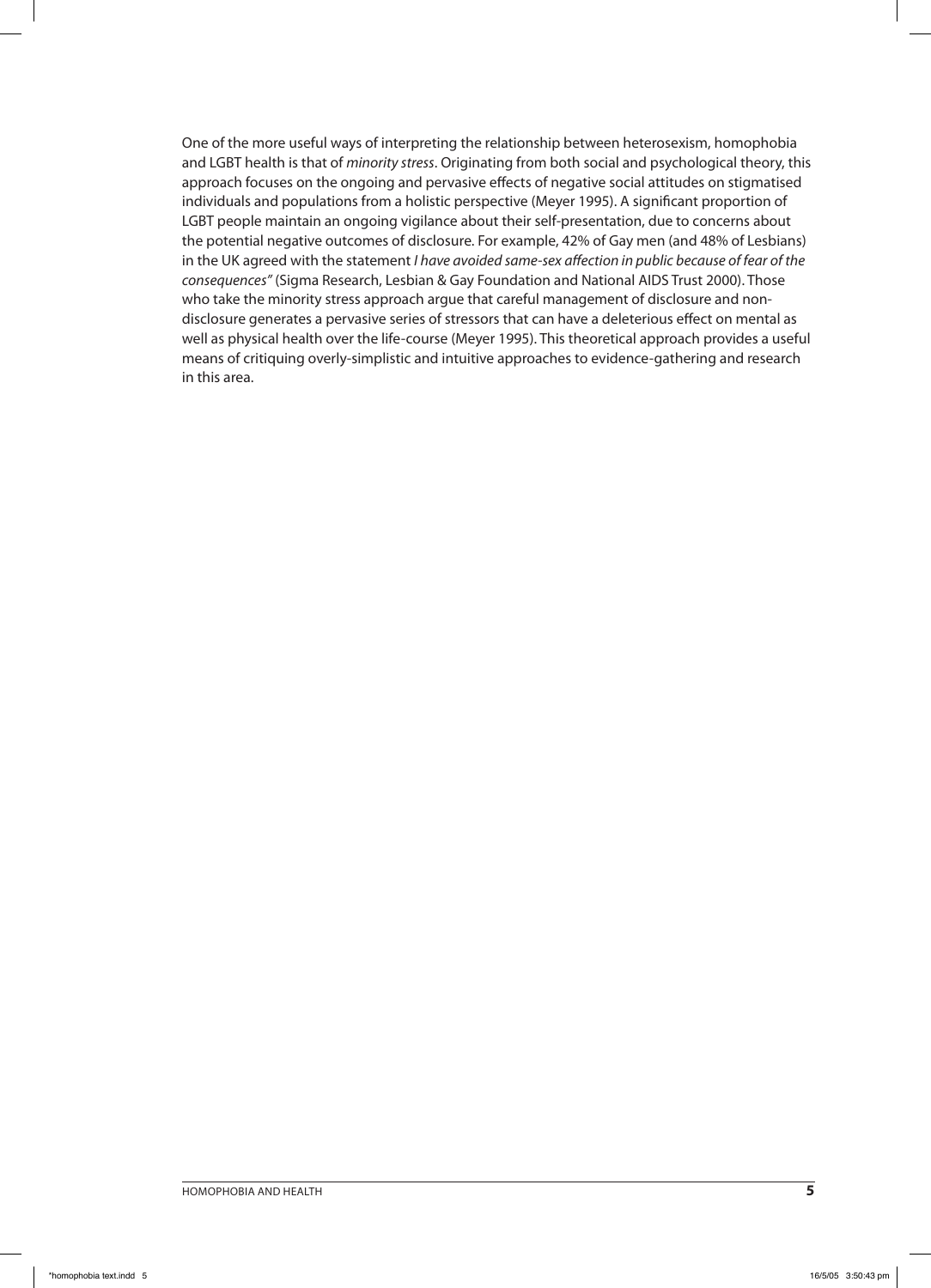### **Research on the scale and experience of heterosexism and homophobia** 2

In this section, we examine research into the scale and experiences of heterosexism and homophobia in a range of settings. This research usually consists of an investigation of the experiences of heterosexism of a sample of LGBT people and / or a similar investigation of the attitudes of a representative sample of individuals in society or in a particular group (for example healthcare professionals or teachers). We deal first with research which concentrates on social settings generally. We then move on to examine two particular settings: heterosexism / homophobia associated with young people (bullying) and heterosexism / homophobia experienced in healthcare settings.

### **2.1 HETEROSEXISM / HOMOPHOBIA IN ALL SOCIAL SETTINGS**

As a part of the 2002 Gay Men's Sex Survey, men were asked about discrimination experienced because of their sexuality in the past year across a range of social and service related contexts. The following table provides an overview of the findings (Hickson et al. 2003b: 48).

| In the last 12 months, have you experienced discrimination because of your sexuality in relation to | % entire sample<br>$(n=16379)$ |
|-----------------------------------------------------------------------------------------------------|--------------------------------|
| strangers in public                                                                                 | 25.6                           |
| workmates and colleagues                                                                            | 13.4                           |
| friendships                                                                                         | 8.7                            |
| other family relationships (apart from children)                                                    | 7.3                            |
| using bars or restaurants                                                                           | 6.6                            |
| using public transport and taxis                                                                    | 5.2                            |
| shopping                                                                                            | 4.8                            |
| dealing with tradespeople and business services                                                     | 4.6                            |

One third (34.3%) of participants in this survey reported being verbally abused because of their sexuality in the prior year, and one in fourteen (7.1%) had been physically attacked (Hickson et al. 2003b: 49). The likelihood of abuse and discrimination linked to their sexuality was highest for young Gay men and for working class Gay men (Hickson et al. 2003b: 52, 56). Men from ethnic minorities faced more discrimination from friends and family than the white majority (Hickson et al. 2003b: 54).

In one American study, experiences of heterosexist discrimination and homophobic abuse over the life-course were assessed among 416 people who used LGBT services and were over the age of sixty (as contrasted with the data from GMSS which asked respondents to report events from the past year). Two thirds of older respondents (63%) had ever experienced verbal abuse because of their sexuality, 29% had been threatened with violence, and 16% had been physically attacked. Also, 29% had been threatened with the disclosure of their sexuality (D'Augelli & Grossman 2001: 1016). As in most other studies of LGBT victimisation, men were found to be much more likely to be subjected to physical attack and threats than women.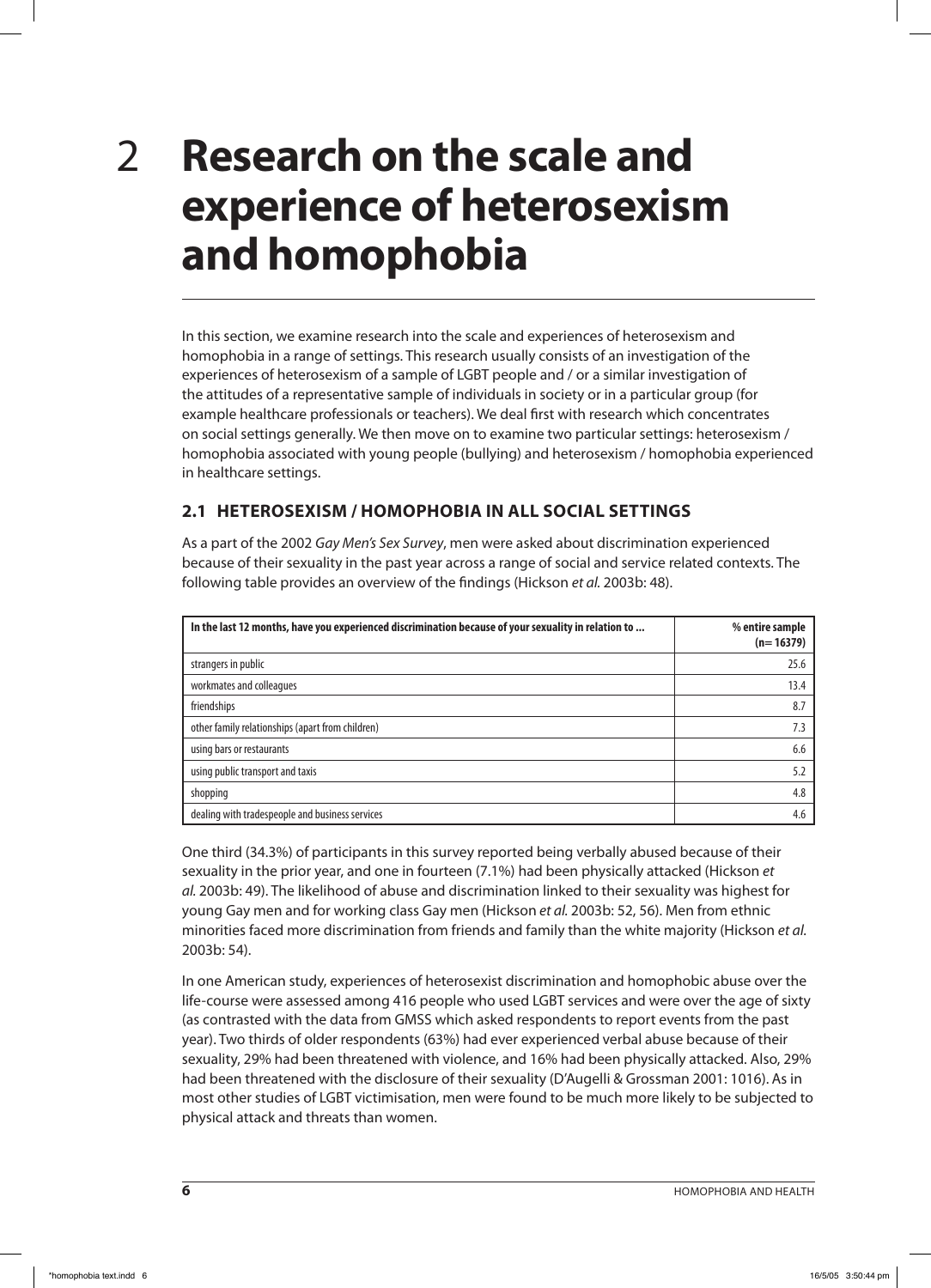When we turn to heterosexist / homophobic attitudes in general populations, we find very little research. A recent MORI poll commissioned by Stonewall attempted to assess the levels of prejudice among the English population. From a representative sample of 1,693 adults over fifteen years old, one in six said that they 'felt less positive' about Lesbians and Gay men (Stonewall 2003: 18). This poll did not ask questions about how respondents had acted (or would act) towards Lesbians and Gay men who they encountered, since it was strictly geared toward attitudes.

### **2.2 HETEROSEXISM / HOMOPHOBIA AND YOUNG PEOPLE (BULLYING)**

A number of studies focus on the experiences of heterosexism / homophobia among young people. Studies repeatedly find that samples of young LGBT people face significant abuse and discrimination related to their sexuality.

In a sub-sample of 107 young people extracted from a larger study of homophobia in Berkshire, just under half reported experiencing verbal abuse because of their sexuality (Mullen 1999: 248). Such abuse was most likely to occur at school and on the street. One in ten young LGB people surveyed reported being physically attacked because of their sexuality, with the most likely location of such attacks being at school and in the home (Mullen 1999: 252-253).

A retrospective investigation of Lesbian, Gay and Bisexual peoples' school experience found that 82% had experienced name calling, 71% had been ridiculed, 60% had been hit or kicked, 58% had been teased, 59% had the subject of rumours, 49% had experienced theft, and 52% had been frightened by a look or stare (Rivers 2001: 35-36).

One piece of comparative research conducted in the UK showed that, among boys, bullying on the basis of sexuality happens just as frequently as it does for other reasons (King et al. 2003b:556). While such findings allow us to put the practice of homophobic bullying in a wider context, the same study shows that the effects of homophobic bullying on the individual are particularly pernicious (see section 3). Other studies suggest that homophobic bullying is so disastrous for the individual precisely because those individuals who express their alternative sexuality at a young age often do so without sufficient support mechanisms (D'Augelli & Grossman 2001, Morrison & L'Heureux 2001).

If schools can be an unsafe place for a young person who is or is perceived to be Lesbian, Gay or Bisexual, what of the responses of teachers? In a survey of 307 secondary school teachers in England and Wales, 82% were aware of homophobic verbal bullying among students in the school, and 26% knew of incidents of homophobic physical bullying (Warwick et al. 2001: 134). This same investigation found that only 6% of participating schools' anti-bullying policies mentioned Lesbian and Gay issues (Warwick et al. 2001: 135). The question of bullying therefore demands specific and urgent attention. However, more research is needed to establish why the response is so inadequate given the nature and extent of the problem.

### **2.3 HOMOPHOBIA AND ACCESS TO HEALTH CARE**

We move on to examine heterosexism and homophobia in healthcare settings. Most of the studies under review focus on primary care settings. A survey conducted over ten years ago found that 44% of homosexually active men who were registered with a GP had not disclosed their sexuality to their doctor (Fitzpatrick et al. 1994). Recent GMSS figures found that more than half of GPregistered respondents were sure that staff at their GP surgery did not know that they had sex with men (Keogh et al. 2004a: 9). Of these, 39% said they would not be happy for the staff to know. When asked for reasons for non-disclosure, men reported feeling shy or embarrassed to discuss sexuality with a GP, that they had concerns about the confidentiality of such information, as well as fear of homophobic and discriminatory responses (both inside and outside of the GP surgery, see Keogh et al. 2004a: 10-11). Studies concur that non-disclosure of sexuality in a health care context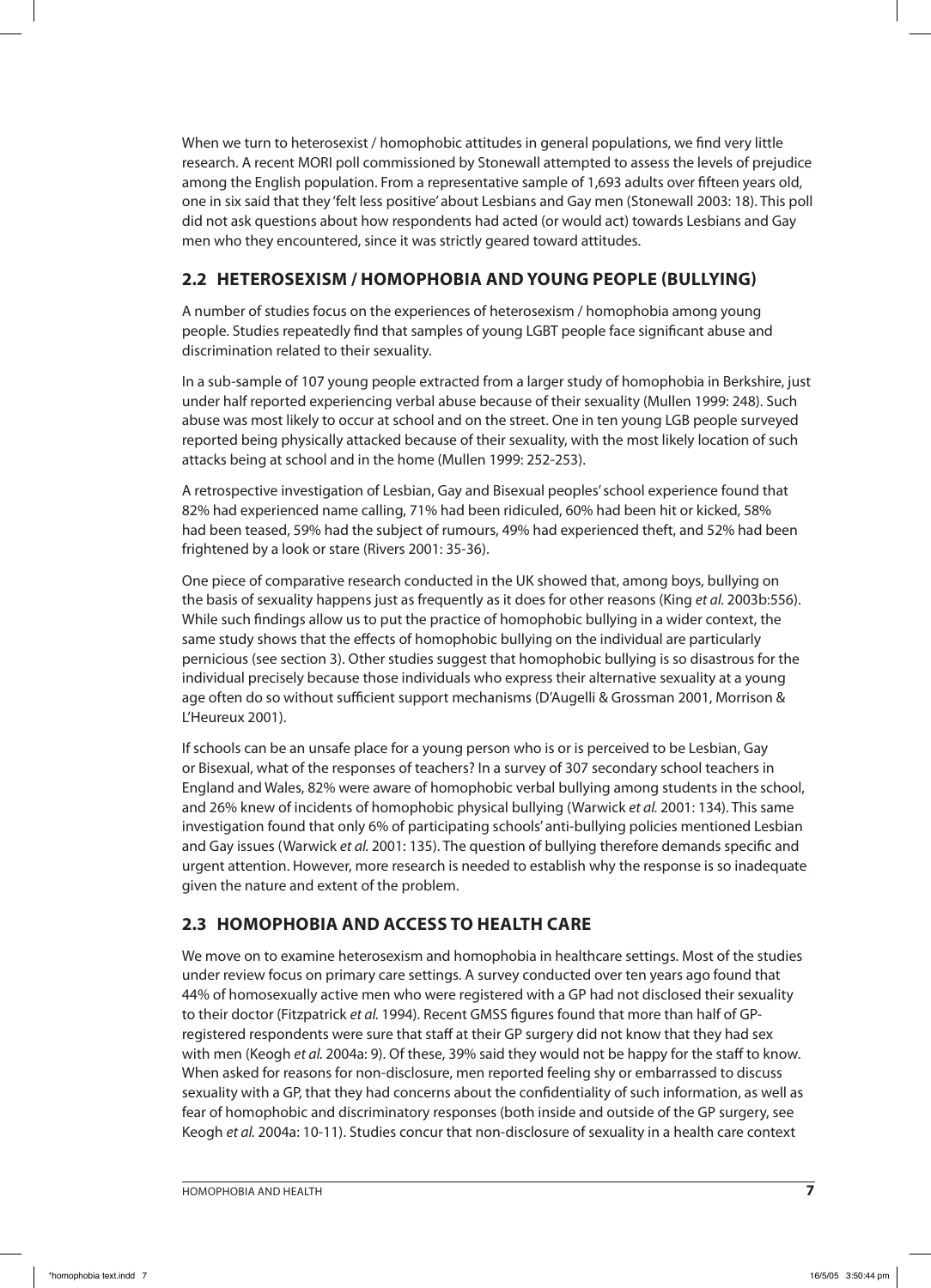is employed as a means of self-protection – due to fear of embarrassment or more serious negative outcomes (Taylor & Robertson 1994). Although some studies found that many men who did disclose to GPs said that their anxieties were unfounded (Keogh et al. 2004a) other studies report significant negative or inappropriate responses from healthcare professionals. In a survey of mental health service users, one third of Gay men, and one quarter of Bisexual men who had disclosed their sexuality to a mental health care professional reported a negative or mixed reaction (King et al. 2003a: 5).

This should not surprise us as studies have repeatedly concluded that homophobic attitudes are present among a significant proportion of health professionals (see Malley & Tasker 1999, Bridget 2001 for comprehensive reviews). Most recently, it has been estimated that homophobic attitudes are prevalent among 20% of UK medical providers (GLADD 2004: 4). One outcome of such attitudes can be either a negative overall reaction to a disclosure, or more commonly a clinical overemphasis on patients' sexual health at the expense of their health needs more generally (Taylor & Robertson 1994). In addition, health care professionals may be likely to attribute a presenting problem to a patient's sexuality, rather than taking diagnostic steps to establish causation. One investigation found that between one third and one fifth of mental health care professionals whose LGB clients had disclosed their sexuality had immediately jumped to the conclusion that the individuals' mental health morbidity must stem from their sexuality (King et al. 2003a).

Lack of disclosure and negative or inappropriate reactions can have profound effects on the quality of health care. In the case of primary care, non-disclosure is likely to impede the development of rapport with a GP. This means that consultations are rarely more than cursory and the clinician is limited in his ability to treat the patient holistically (Keogh et al. 2004a: 40).

Thus, studies have concluded that in settings where professionals have little understanding of Gay men's specific health needs, or little desire to better comprehend their social and sexual lives, the standard of care will be low (Taylor & Robertson 1994). The benefits to improving Gay and Bisexual men's ability to talk about sexuality with their health care providers are clear. Improved openness and honesty, where men are assured of a non-prejudicial response in advance of disclosure, will increase professional capacity to understand and support the whole patient and make a correct diagnosis when one is required.

#### **It is only through an awareness of the diversity of sexual identities that the compromised health care of marginal groups can be reversed in all spheres of health provision. Albarran & Salmon 2000: 450**

As such, the most obvious (and often suggested) means of addressing this issue is to improve the quality of diversity training for all health care workers (for examples see Taylor and Robertson 1994, Malley & Tasker 1999, Albarran and Salmon 2000, Morrison & L'Hereux 2001, King et al. 2003b, GLADD 2004, Keogh et al. 2004a). It is recommended that such training focuses on the dignity and human rights of Lesbian, Gay, Bisexual and Transgendered clients and should be supported by nondiscrimination and confidentiality policies that explicitly include sexuality.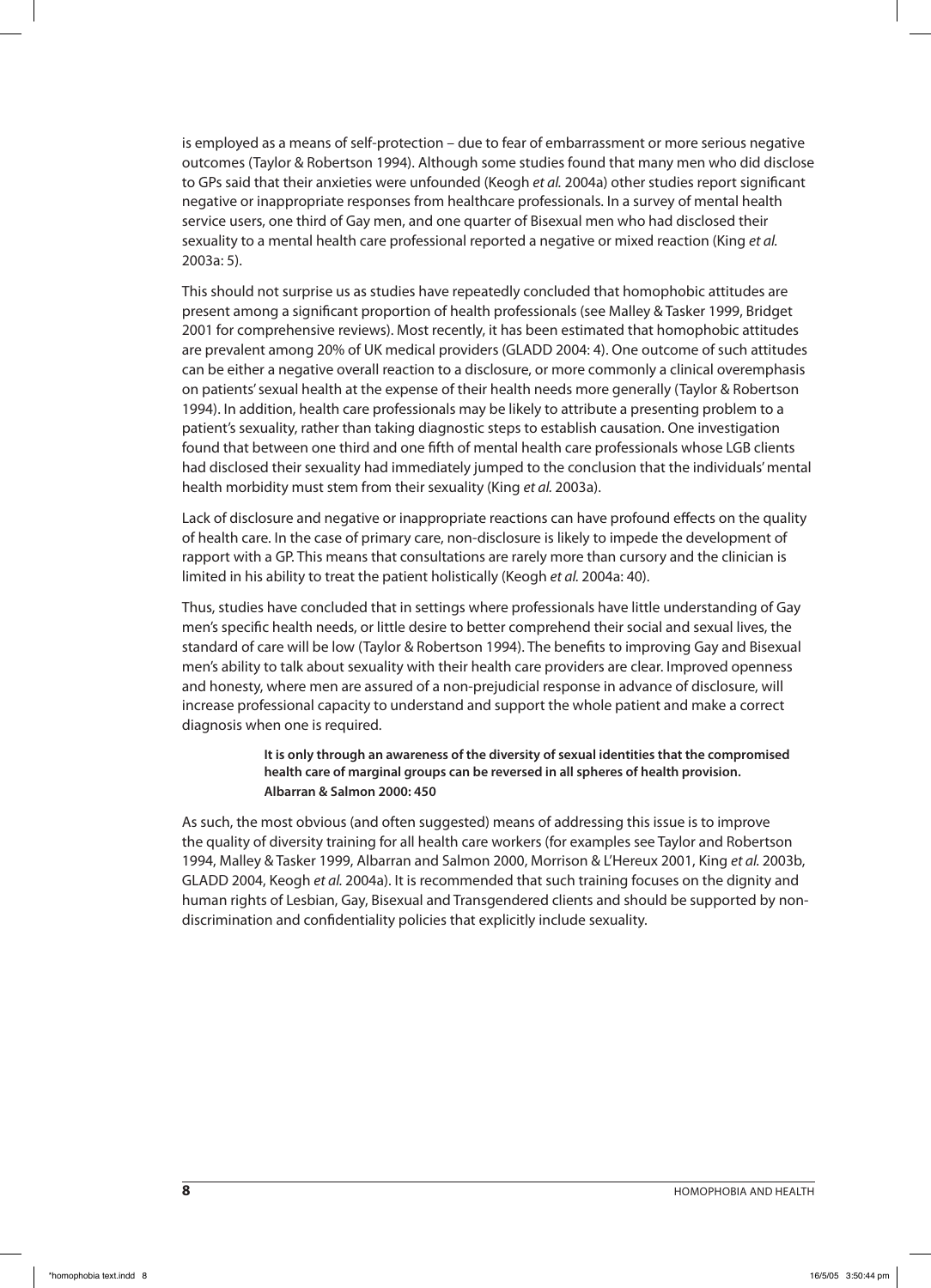3

## **Research into the effects of heterosexism / homophobia on health**

The pervasiveness of heterosexism and homophobia in society is not in doubt. If we accept an interpretive link between this heterosexism, homophobia and health, the problem of researching and describing this link remains. In section one, we described the concept of 'minority stress'. That is, the extent to which Gay men find themselves in a position of 'passing' as straight in order to avoid homophobia. Such behaviour is often a successful means of coping with a hostile and stigmatising environment (Goffman 1963). The qualitative literature on Gay men's experience is replete with narratives about how they managed the disclosure of their sexual identity over time, and within specific social settings (Davies 1992, Flowers & Buston 2001, Keogh et al. 2004b, Keogh et al. 2004c). While there is little question that this can place considerable strain on an individual, it is an understandable (and perhaps effective) trade-off against the high likelihood of becoming a victim of abuse and wider discrimination (Rivers & Carragher 2003). The emphasis on stressors caused to the individual tends to lead us into research which is psychologically based. That is, the hypothesis is that if the nature of the stress on the individual is personal and psychological, the first area of his health to be affected by heterosexism and homophobia is likely to be mental health. Thus, studies in this area generally deal with the areas of mental health morbidity and substance use.

### **3.1 MENTAL HEALTH, SUICIDE AND SUBSTANCE USE**

A significant number of studies have established that homosexually active men have disproportionately poor mental health in comparison to other groups (Cochran et al. 2003, King et al. 2003a, D'Augelli & Grossman 2001); a situation compounded when ethnic minority status, poverty and other forms of inequality are also taken into account (Diaz et al. 2001: 929). Therefore, it is unsurprising that Gay and Bisexual men are more likely than their heterosexual counterparts to seek support for emotional and mental health issues in primary and secondary care settings (King et al. 2003b: 556).

Other studies have found that LGB people are dramatically more likely than heterosexuals to contemplate and attempt suicide and participate in other forms of self-harm (Ramafedi 1999, Morrison & L'Heureux 2001, Hutchison et al. 2003, King et al. 2003b). However, the exact nature of the relationship between sexuality and self-harm (including suicide) remains far from clear. Ramafedi (1999) points out that much existing work has been criticized for samples that are potentially biassed or not representative, often lacking any comparison groups that might help to contextualise the data. However, even with these limitations, American samples show high rates of suicide attempts among homosexual youths – ranging from 20%-42% (Ramafedi 1999). Co-factors such as gender nonconformity, early awareness of homosexuality, stress, violence and lack of support were significantly associated with attempted suicide in these studies which demonstrated that being Gay was not a universal or attributable factor on its own (Ramafedi 1999). Larger population-based studies conducted more recently in the US and Canada offer comparison data that demonstrate higher rates of attempted suicide among homosexual youth. In some instances these findings relate to males only, which could have a link to particular risk factors for boys such as gender nonconformity (Ramafedi 1999).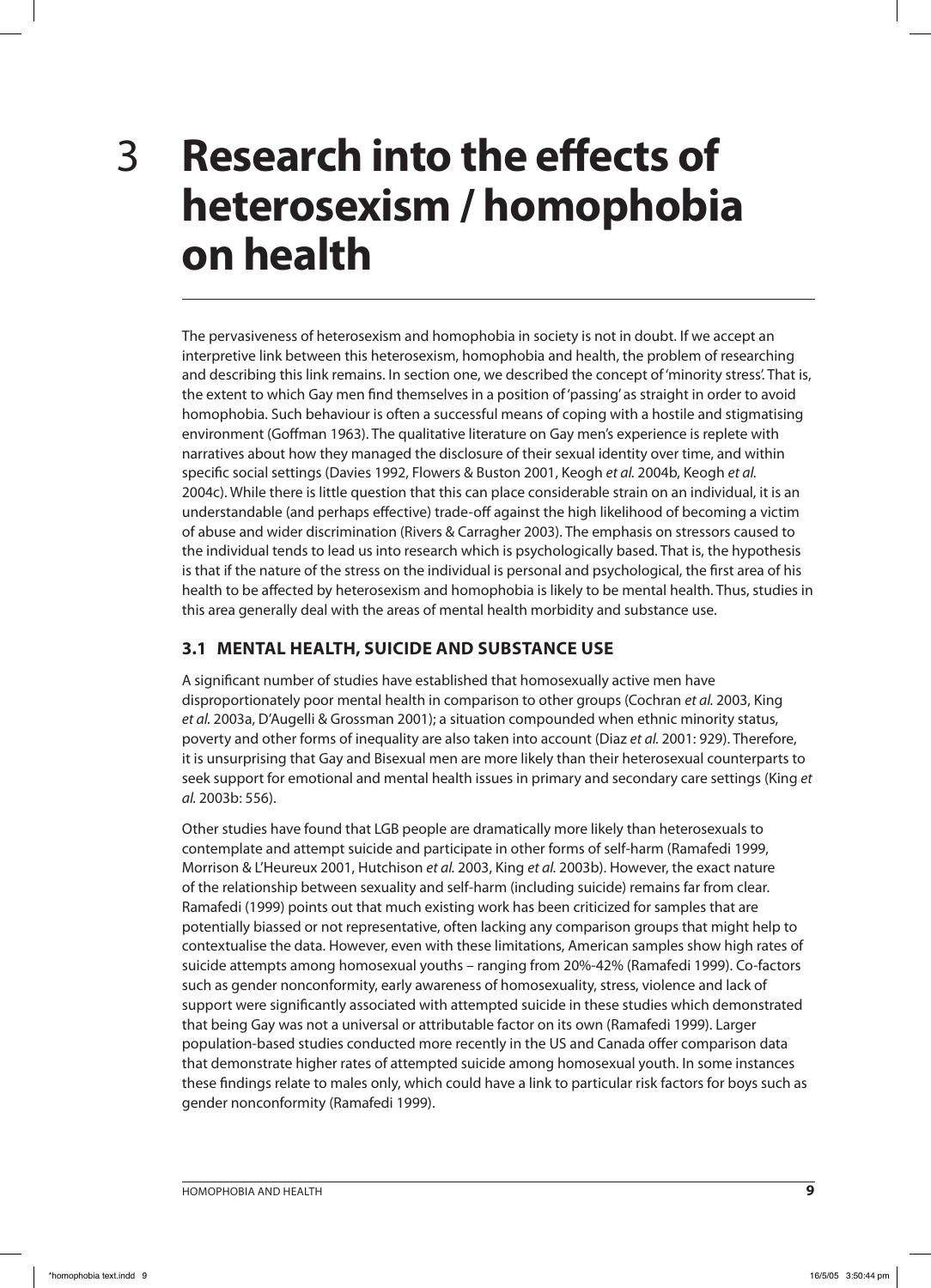UK research has found links between homophobic victimisation and self harm. In Rivers' (2001: 39- 40) sample of 119 LGB adults who had experienced bullying at school, 53% had contemplated selfharm as a direct result, 40% had attempted self-harm or suicide on at least one occasion, and 30% had done so more than once. It is unclear whether such thoughts and actions mainly happened at the time of bullying during adolescence, or subsequently. Rivers (2001: 44) implies that early effects from bullying seem to be 'overcome' later in life, as victims demonstrate an increased tendency toward depression over the life-course, yet are not disproportionately subject to difficulties with anxiety, relationship possessiveness or self-esteem when compared with other population data-sets.

A study of young Gay and Bisexual men found that the ages 14-17 can be a time of acute stress (Hutchison et al. 2003). It was during this time when respondents were most likely to first consider taking their own lives. More than half of the respondents had seriously considered doing so at some point (with 39% thinking about it in the past year, and 15% in the past month). When asked an open-ended question about why they had considered suicide, the majority of responses related to homophobic victimisation, such as bullying, isolation, and rejection from family (Hutchison et al. 2003). Although this sample is somewhat limited by its size and scene-based recruitment and by restricting sampling to young Gay men, it overcomes the problem of recall and post-hoc interpretations inherent in studies of older men. In addition, by including open-ended questions about the reasons for suicidal ideation, the link between the experience of homophobia and heterosexism and mental health morbidity is made.

However, victimisation is not only the domain of LGBT youth. An investigation utilising a large comparative sample found that heterosexual men were almost equally as likely as Gay men to confront bullying at school, and to report physical and property attack in the past five years (Gay men experienced slightly more verbal abuse in that period) (King et al. 2003b: 555). The Gay men taking part in this study were significantly more likely to contemplate and attempt self-harm than their heterosexual male counterparts, as well as to seek professional support for mental health and emotional issues (King et al. 2003b: 555-556). The same study found a relationship between reported harassment and mental health need, yet the relationship between these issues was unclear and could not be presumed to be causal (Warner et al. 2004: 484). The authors remark that broader issues such as Gay men's experiences of discrimination, substance use, or perhaps a greater tendency to psychologise lived experience could contribute to increased mental health need, however this was speculative, as they did not provide an analysis of these co-factors (King et al. 2003b: 557).

American research investigating the link between lifetime disclosure of sexuality, victimisation and mental health outcomes found that LGB victims of physical attacks (most likely to be men) rated significantly lower on self-esteem measures, and had a higher tendency toward loneliness and what the researchers termed 'suicide-related internalized homophobia' (D'Augelli & Grossman 2001: 1008). There was evidence of a strong relationship between victimisation and attempted suicide, while at the same time revealing that suicidal ideation on its own was not related to experiences of harassment (D'Augelli & Grossman 2001: 1021). Numerous studies have demonstrated the increased incidence of attempted (and by extension, successful) suicide among LGBT youth – particularly young men (Morrison & L'Heureux 2001: 40). Finally, in addition to suicide, other studies have found that Gay and Bisexual men suffer significant levels of depression and anxiety (Cochran et al. 2003: 58).

Research among Gay and Bisexual men has historically reported disproportionately high incidence of substance use (Morrison & L'Heureux 2001: 44), although the extent of prevalent behaviours and the exact substances involved are a matter of debate (Stall et al. 2001, Hughes & Eliason 2002). Such studies may be biassed in terms of their reliance of recruitment at Gay scene venues (where alcohol and other drugs are traditionally widely available). Samples recruited elsewhere show less significant trends of substance use. The connection between substance use and homophobia and heterosexism is somewhat contested though. For example, among their sample of older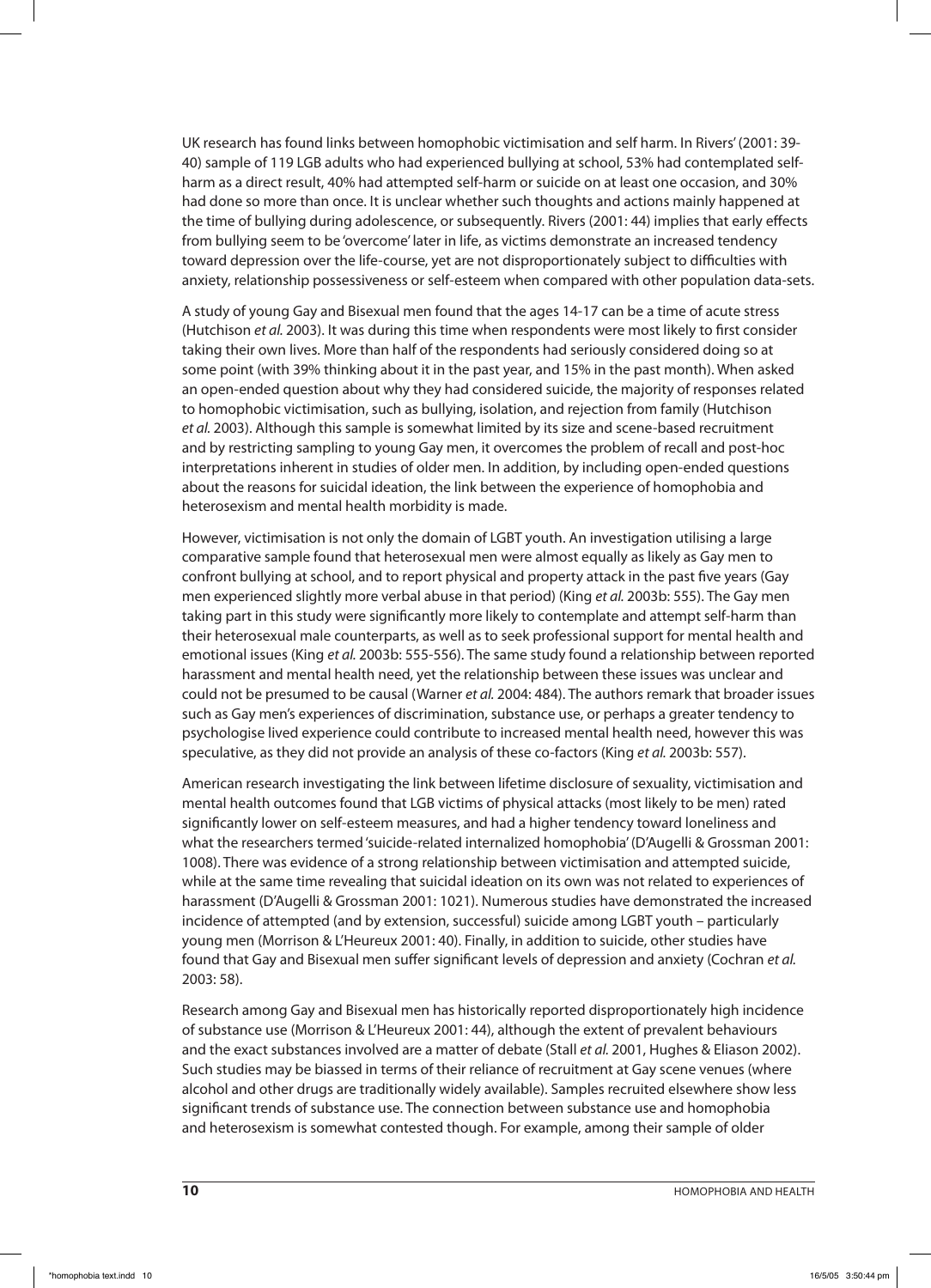LGBT respondents, D'Augelli & Grossman (2001: 1020) found no significant difference in alcohol consumption between those who had encountered physical, verbal or no homophobic abuse over the course of their lifetime. Further work in the United States actually found an inverse relationship between experiences of verbal homophobic harassment and alcohol use, as well as finding that use of alcohol among Gay men was not any different than among the male population more generally (Stall et al. 2001: 1597-1598).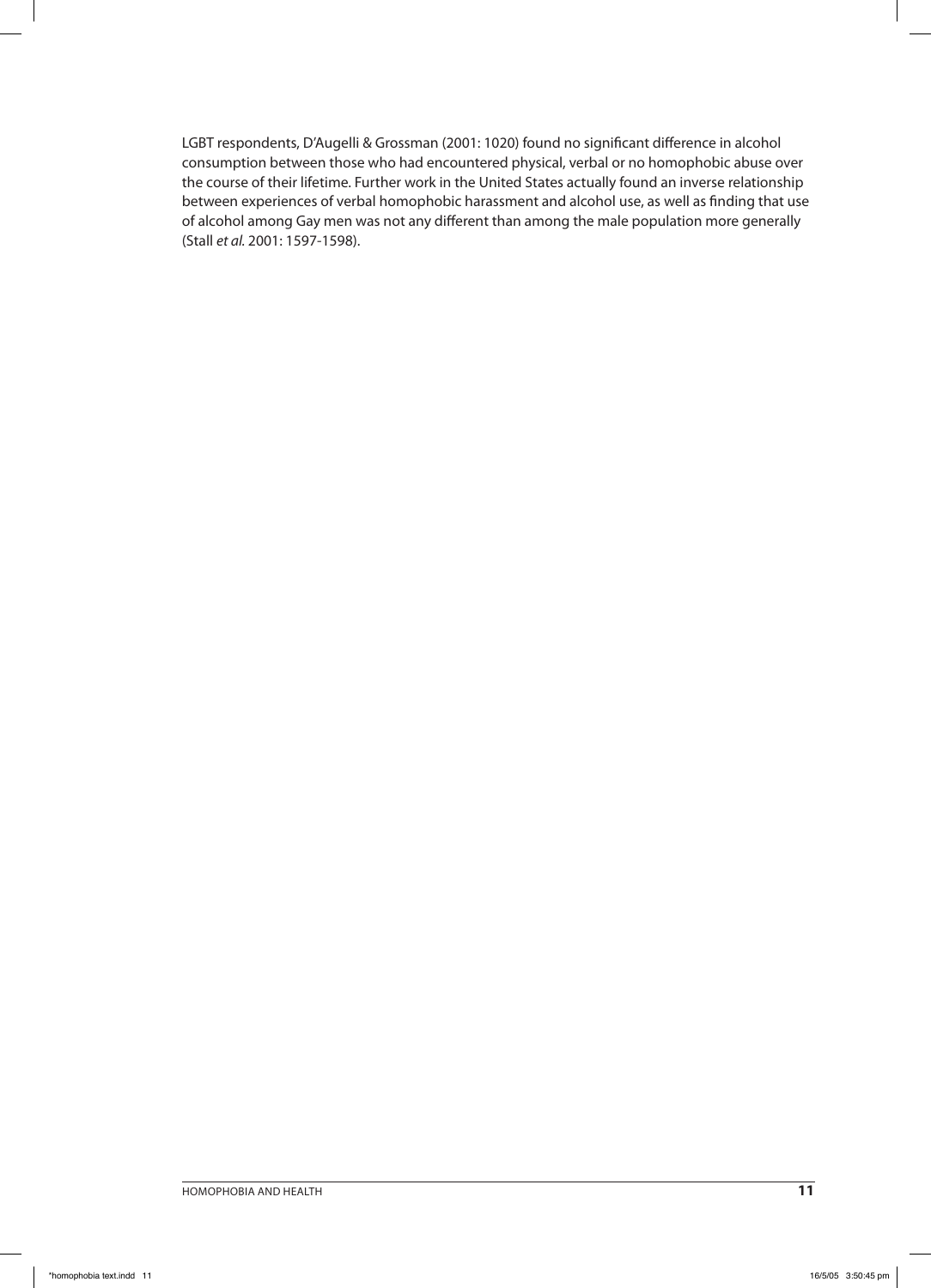### **Discussion** 4

In this brief review, we have found clear evidence of homophobia and heterosexism, both in terms of the experiences of Gay men and Bisexual men and in the attitudes and actions of other members of society. We have also seen some research into the connections between this homophobia, heterosexism and poor mental health (and increased substance use). This review has not provided an overview of research demonstrating a link between heterosexism / homophobia and HIV prevention need since no such evidence exists. However, common sense suggests that good mental health, a sense of control over substance use, and accessible information about HIV are all crucial to reducing Gay and Bisexual men's HIV prevention needs. Making it Count (Hickson et al. 2003a) also asserts that a society in which men socialise and have sex with other men without fear of persecution or discrimination is a basic requirement for successful HIV prevention. This provides the interpretive link between HIV prevention need and homophobia / heterosexism at a structural level.

Yet, the over-arching limitation of both the theory generated and the research carried out in this area is the heavy reliance on individualist concepts. That is, we must question the way in which discourses around heterosexism, homophobia and health are operationalised. In theorising heterosexism and homophobia we tend to concentrate on them as factors inherent to, and affecting, individuals rather than social or structural processes. Thus, rather than seeing these as a malaise of society at large, we see them as a malaise of the individual psyche. A particularly pernicious result of this is a tendency to use indicators of Gay men's and Bisexual men's ill-health to draw the heterosexist conclusion that homosexuality is unhealthy per se (for example by citing elevated prevalence of HIV infection or mental health morbidity among Gay men and Bisexual men). The logical conclusion to this argument is that people should be discouraged from developing a Gay, Lesbian or Bisexual identity in the interests of their own health.

People who behave in a heterosexist and / or homophobic manner can only do so with the tacit or explicit endorsement of those around them. In other words, in addition to concentrating on the perpetrator and victim of heterosexism and homophobia, we need to concentrate on the social processes and structures which perpetuate a prevailing and pervasive atmosphere which allows heterosexist views and homophobic actions.

Research carried out in this area tends to concentrate on how heterosexism and homophobia affect the individual psyche directly rather than examining how heterosexism and homophobia might exacerbate other structural or social factors (such as class or ethnicity) in order to make Gay and Bisexual men in certain groups less well educated, poorer, less powerful and therefore less healthy.

While we do not question the connection between heterosexism, homophobia and mental health morbidity, we are concerned that the limited research in this area and the concentration on individualised notions of health will give rise to a range of psychologistic and individualised interventions at the expense of social and / or structural ones. In short, concentrating on the psychological effects of discrimination and homophobia without seeking to address the social and structural causes is akin to merely bandaging the wounds of a man who is repeatedly beaten without trying also to apprehend his torturers.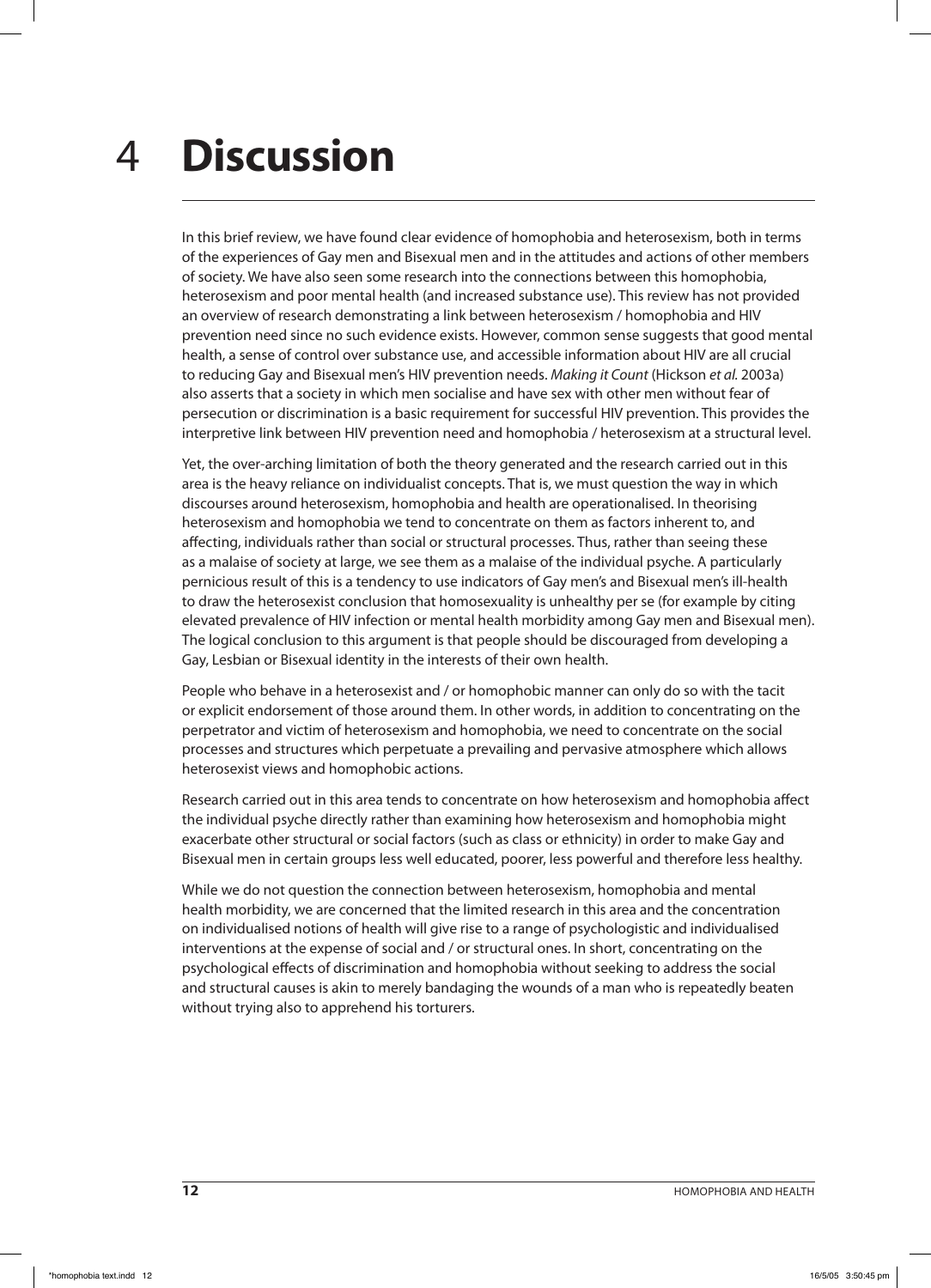### **4.1 AN INTEGRATED APPROACH TO TACKLING HETEROSEXISM AND HOMOPHOBIA**

To tackle homophobia and heterosexism effectively, health promoters need to broaden the scope of their interventions (Dodds et al. 2004). With a few exceptions, the majority of current interventions deal with the outcome of homophobia and heterosexism. That is, they are remedial, attempting to undo or resolve trauma or psychological morbidity in the individual. We recommend that interventions deal not only with outcomes, but go further to minimise homophobic / heterosexist attitudes and actions (enacted homophobia / heterosexism) as well as redressing the power inequalities that homophobia and heterosexism perpetuate (structural homophobia / heterosexism).

We have shown that homophobia and heterosexism do not exist in a vacuum. Instead they fulfil the purpose of weakening the social position of Gay men and Bisexual men. That is, through the actions and thoughts of the majority, the minority are kept in a state of fear and subservience. Interventions on a structural level must recognise this social function and seek to counteract it. That is, fighting homophobia and heterosexism involves the empowerment of Gay men and Bisexual men. To a certain extent the relative economic and social power of sub-sections of the Gay population will already be bringing this about. However, Gay men in groups that are traditionally socially excluded are likely to suffer disproportionately from the ill effects of heterosexism and homophobia. That is, all individuals should have the opportunity to improve their capacity to resist homophobia and heterosexism. Such interventions should prioritise those who have less social and economic capital to resist homophobia and heterosexism.

However, in order to facilitate this, the structural sources of homophobia and heterosexism must be tackled. That is, the laws, policies and practices which make it acceptable for individuals and groups to act in a homophobic or heterosexist manner must be resisted. Thus, structural interventions are needed. These include but are not restricted to: promoting and enforcing anti-discrimination and incitement to hatred legislation; monitoring and challenging press coverage on homosexuality; monitoring and challenging homophobia or heterosexism amongst public figures including politicians, faith leaders, journalists, cultural and social leaders; improving Sex and Relationships education in schools etc.

When we turn to the notion of enacted homophobia and heterosexism, we are dealing with the actions of all individuals a Gay or Bisexual man comes across in the course of his life. Therefore, general population anti-homophobia interventions are appropriate as are those targeted at particular faith and cultural communities. Professional training must also be prioritised. For example, basic training for medical students, nurses and other health professionals might be improved. In addition, ensuring that all public bodies with a social care or public safety responsibility (for example local authorities, police authorities, the army, religious communities etc.) put in place antihomophobia policies and training for staff.

The recommendations listed here are by no means exhaustive. However, by attending to them, health promoters will come closer to extricating the issue of homophobia, heterosexism and health from the narrowly defined individualistic framework within which it is currently defined.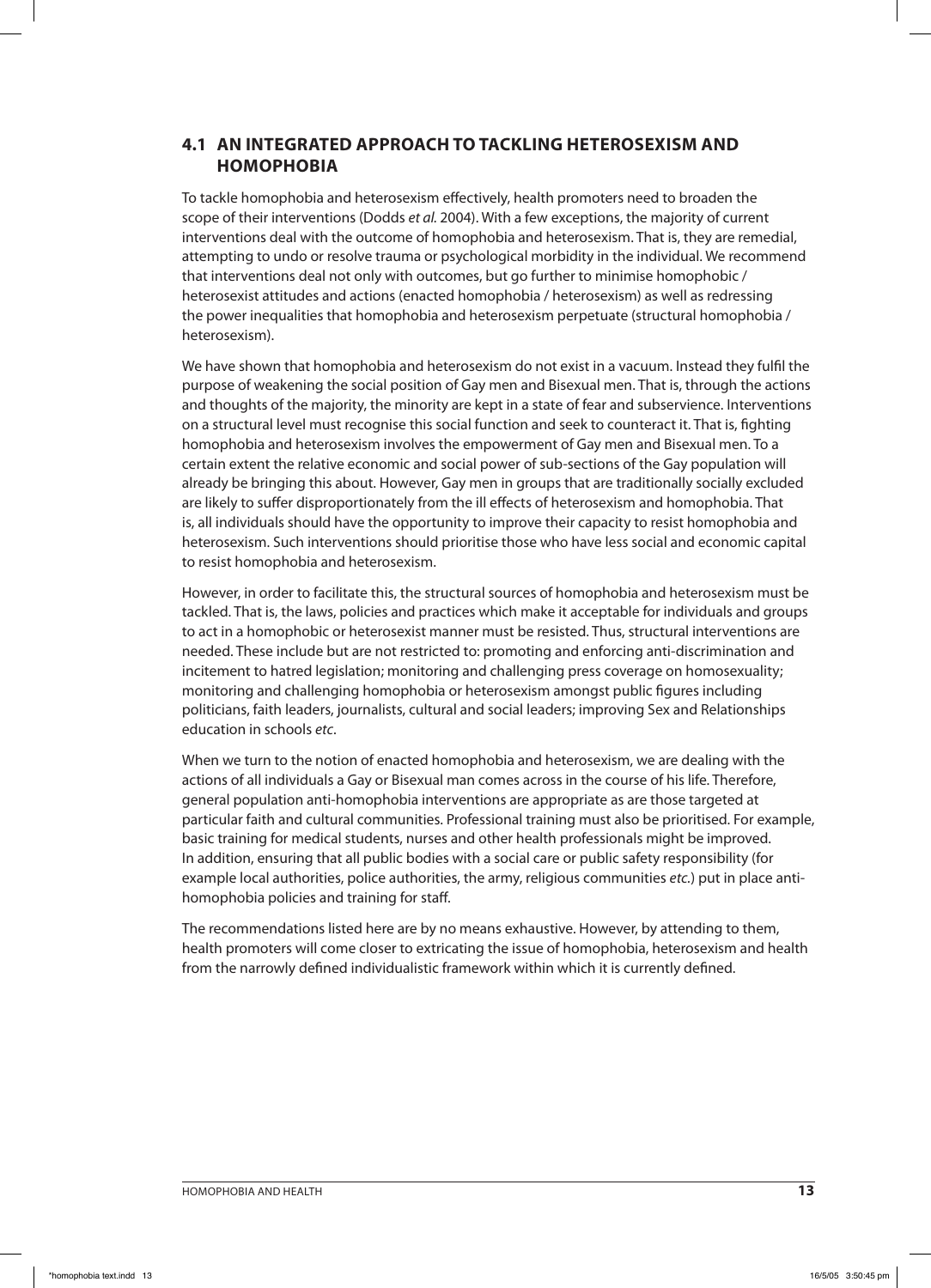# **References**

Acheson D (1998) Independent inquiry into inequalities in health report. London, The Stationery Office.

Albarran JW, Salmon D (2000) Lesbian, Gay and Bisexual experiences within critical care nursing, 1988-1998: a survey of the literature. International Journal of Nursing Studies, 37: 445-455.

Bergeron S, Senn CY (2003) Health care utilization in a sample of Canadian Lesbian women: predictors of risk and resilience. Women and Health, 37 (3): 19-35.

Bernstein M (2004) Paths to homophobia. Sexuality Research & Social Policy, 1(2): 41-55.

Bridget J (2001) Lesbian, Gay and Bisexual people and health.  $\mathcal{D}$  www.lesbianinformationservice.org/healthlr.rtf

Cochran SD, Sullivan JG, Mays VM (2003) Prevalence of mental disorders, psychological distress, and mental health services use among Lesbian, Gay, and Bisexual adults in the United States. Journal of Consulting and Clinical Psychology, 71(1): 53-61.

Cochran SD, Ackerman D, Mays VM, Ross MW (2004) Prevalence of non-medical drug use and dependence among homosexually active men and women in the US population. Addiction, 99: 989-998.

D'Augelli AR, Grossman AH (2001) Disclosure of sexual orientation, victimization, and mental health among Lesbian, Gay, and Bisexual older adults. Journal of Interpersonal Violence, 16(10): 1008-1027

Davies PM (1992) The role of disclosure in coming out among Gay men. In K. Plummer (ed.) Modern homosexualities. London, Routledge, pp 75-83.

Diaz RM, Ayala G, Bein E, Henne J, Marin BV (2001) The impact of homophobia, poverty, and racism on the mental health of Gay and Bisexual Latino men: findings from 3 US cities. American Journal of Public Health, 91 (6): 927-932.

Dodds C, Keogh P, Chime O, Haruperi T, Nabulya B, Ssanyu Sseruma W, Weatherburn P (2004). Outsider Status: stigma and discrimination experienced by Gay men and African people with HIV. London, Sigma Research.  $\mathcal{B}$  www.sigmaresearch.org.uk/downloads/report04f.pdf

Douglas Scott S, Pringle A, Lumsdaine C (2004) Sexual exclusion – homophobia and health inequalities: a review. London, UK Gay Men's Health Network. U www.gaymenshealthnetwork.org.uk/gmhn\_report.pdf

Fitzpatrick R, Dawson J, Boulton M, McLean J, Hart G, Brooks M (1994) Perceptions of General Practice among homosexual men. British Journal of General Practice, 44 (379): 80-82.

Flowers P, Buston K (2001) 'I was terrified of being different': exploring Gay men's accounts of growing up in a heterosexist society. Journal of Adolescence, 24: 51-65.

Garofalo R, Wolf RC, Kessel S, Palfrey J, DuRant RH (1998) The association between health risk behaviours and sexual orientation among a school-based sample of adolescents. Pediatrics, 101: 895-902.

GLADD (2004) Dignity at work for Lesbian and Gay doctors and dentists, medical and dental students. London, The Gay and Lesbian Association of Doctors and Dentists. U www.gladd.dircon.co.uk/PDFs/iwl\_guid.pdf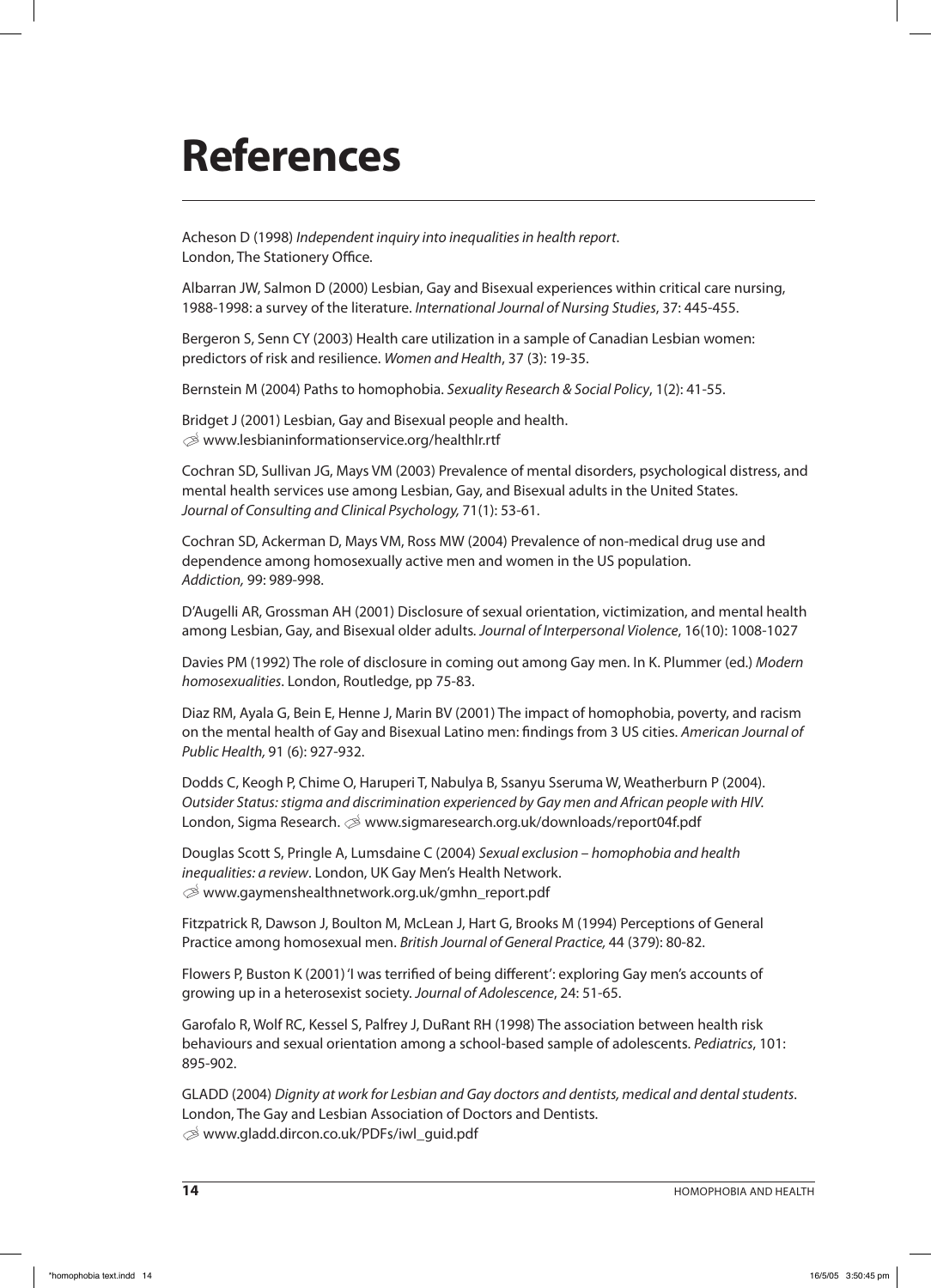Goffman E (1963) Stigma: notes on the management of a spoiled identity. New York, Prentice-Hall.

Herek GM (2004) Beyond "homophobia": thinking about sexual prejudice and stigma in the twentyfirst century. Sexuality Research and Social Policy, 1(2): 6-24.

Heubner DM, Davis MC, Nemberoff CJ, Aiken LS (2002) The impact of internalised homophobia on HIV preventive interventions. American Journal of Community Psychology, 30 (3): 327-348.

Hickson F, Nutland W, Weatherburn P, Burnell C, Keogh M, Doyle T, Watson R, Gault A (2003a) Making it count: a collaborative planning framework to reduce the incidence of HIV infection during sex between men. 3rd edition, London, Sigma Research.

U www.sigmaresearch.org.uk/downloads/report03e.pdf

Hickson F, Weatherburn P, Reid D, Stephens M (2003b) Out and about: findings from the United Kingdom Gay Men's Sex Survey 2002. London, Sigma Research U www.sigmaresearch.org.uk/downloads/report03f.pdf

Hutchison C, Porter S, LeVoil S (2003) Live to tell: findings from a study of suicidal thoughts, feelings and behaviours amongst young Gay and Bisexual men in Edinburgh. Edinburgh, Gay Men's Health.  $\otimes$  www.gmh.org.uk/suicide/

Hughes TL, Eliason M (2002) Substance use and abuse in Lesbian, Gay, Bisexual and Transgender communities. The Journal of Primary Prevention, 22(3): 263-298.

King M, McKeown E, Warner J, Ramsay A, Johnson K, Cort C, Davidson O, Wright L (2003a) Mental health and social well-being of Gay men, Lesbians and Bisexuals in England and Wales: a summary of findings. London, Mind.

King M, McKeown E, Warner J, Ramsay A, Johnson K, Cort C, Wright L, Blizard R, Davidson O (2003b) Mental health and quality of life of Gay men and Lesbians in England and Wales – controlled, crosssectional study. British Journal of Psychiatry, 183: 552-558

Keogh P, Weatherburn P, Henderson L, Reid D, Dodds C, Hickson F (2004a) Doctoring Gay men: exploring the contribution of General Practice. London, Sigma Research. U www.sigmaresearch.org.uk/downloads/report04d.pdf

Keogh P, Dodds C, Henderson L (2004b) Working class Gay men: redefining community, restoring identity. London, Sigma Research. U www.sigmaresearch.org.uk/downloads/report04a.pdf

Keogh P, Henderson L, Dodds C (2004c) Ethnic minority Gay men: redefining community, restoring identity. London, Sigma Research.

U www.sigmaresearch.org.uk/downloads/report04c.pdf

Kitzinger C (1997) Lesbian and Gay psychology: a critical analysis. In Fox D. (ed.) Critical Psychology. London, Sage.

Malley M, Tasker F (1999) Lesbians, Gay men and family therapy: a contradiction in terms? Journal of Family Therapy, 21(1): 3-29.

Meyer IH (1995) Minority stress and mental health in Gay men. Journal of Health and Social Behaviour, 36 (1): 38-56.

Morrison LL, L'Heureux J (2001) Suicide and Gay / Lesbian / Bisexual youth: implications for clinicians. Journal of Adolescence, 24: 39-49.

Mullen A (1999) Social inclusion: reaching out to Bisexual, Gay and Lesbian Youth. Reading, ReachOUT.  $\otimes$  www.andymullen.com